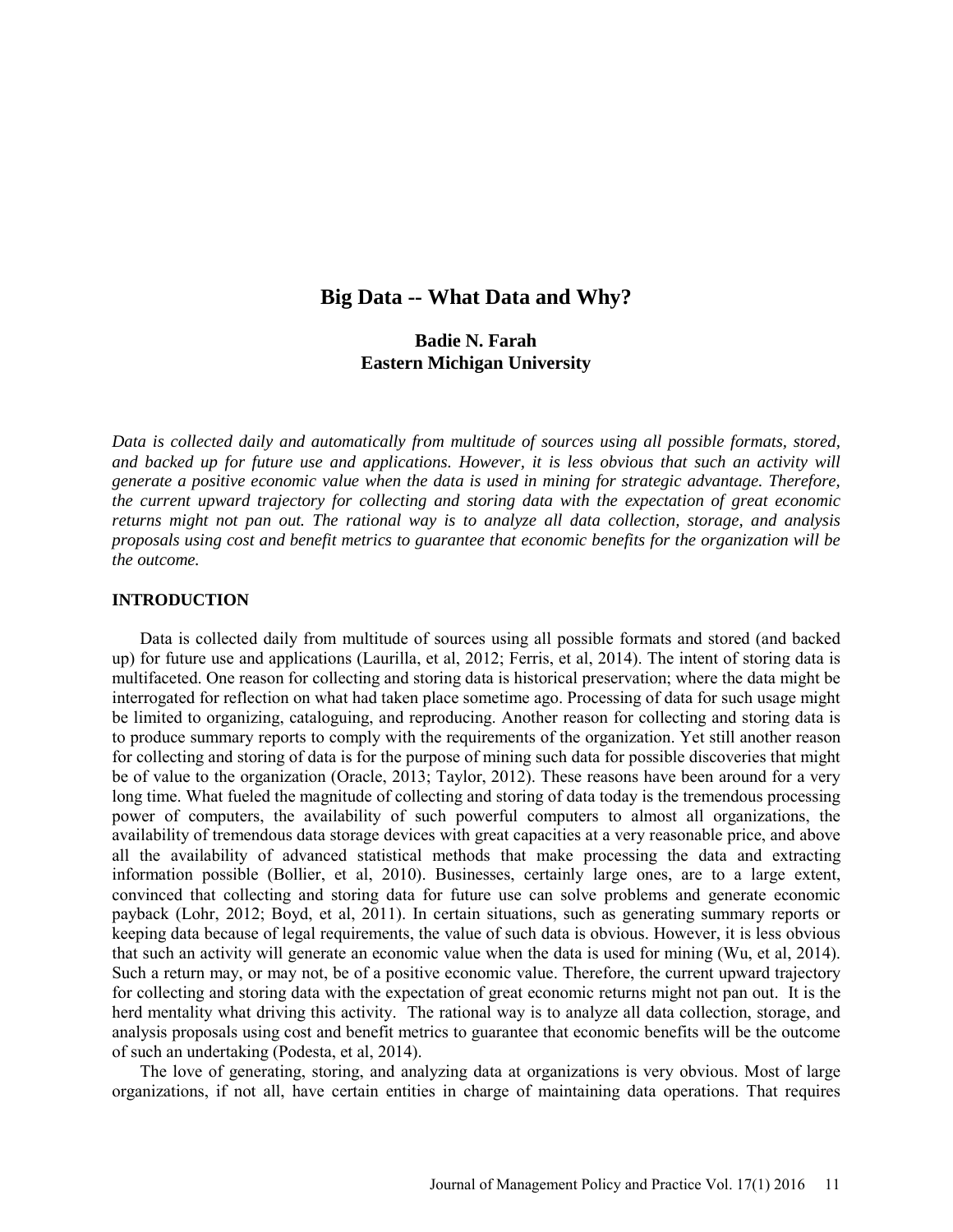employees with specialties of data storage, security, and manipulation (Chen, et al, 2012). Somehow the herd mentality dictates the desirability of having such an activity simply because every other organization (or the competition) is also on the same path. As such, organizations produce data about all activities. In addition, many organizations subscribe to external data sources related to their activities, businesses, and their environments. But no one necessarily points to the evidence of the value of such an activity; nor, that the collected data lead to better decisions (Trnka, 2014).

In some instances, it is the desire of the executive of the company to run the business in his own way. To do that sometimes the executive might require certain data to be collected and summarized in a certain way. Such an activity could require the work of hundreds of people over extended periods of times to produce such summaries and comparative analysis. This also could be repeated over and over again on monthly, quarterly, or yearly basis. This requirement may not be beneficial to the organization wellbeing, it is simply how the executive performs his job. Another executive might do away with all these summaries thusly eliminating the wasted resources for data collection and analysis. That is, in the perspective of the new executive, the business will be fine without all these reports. In some sense we can argue that data collection, storage, and analysis is based (not entirely) on the executive in charge attitude, which in turn create a culture within the organization that is reflective of his attitude. There is no doubt that data is essential for the success of organizations. None the less, the important question remains the same; what data and why?

Organizations in general and managers in particular should ask themselves the following questions before they commit to any particular program of data collection, storage, and analysis to improve their return on investment.

- 1. Does such an activity lead to better decisions?
- 2. At what cost such an activity should be undertaken?
- 3. Does this activity create confusion?
- 4. Is certain data unnecessary for the effective operation of the organization?

It might be beneficial for organizations to ask such questions before they embark on an extensive gunshot approach to data collection simply because they can. We advocate the position that data collection, storage, and analysis should be based on feasibility analysis rather than mere possibilities. The feasibility study should consist of:

- a) Technical feasibility of data collection, storage, and analysis. This addresses the availability of devices to collect the data (the source), to store the data (enough storage, for how long to store such a data, accessibility of data, data format), and to process the data (software to process the data and possibly mine the data).
- b) Economic feasibility of data collection of data collection, storage, and analysis. This addresses the economic value of the data to the organization. A detailed analysis is advocated in this paper and is elaborated upon in future sections.
- c) Personnel feasibility of data collection, storage, and analysis. This addresses the viability expertise of the current personnel of the organization with respect to the proposed data. If such expertise does not currently exist, can the organization attract such talent?

In the following sections of this paper we will discuss the above questions in detail and develop some possible answers.

# **Does Such an Activity Lead to Better Decisions?**

Organizations seem to collect most, if not all, the data that is available in addition to acquiring external data. This data comes in a variety of format, quantity, and complexity (Agrawal, et al, 2011). Answering this question will be the first step in improving the data acquisition process. In other words, the organization first should decide on the questions that they hope the data will answer, and then tailor the data collection toward answering these questions. A question might take the form of hypothesis and therefore the answer might be the outcome of hypothesis testing.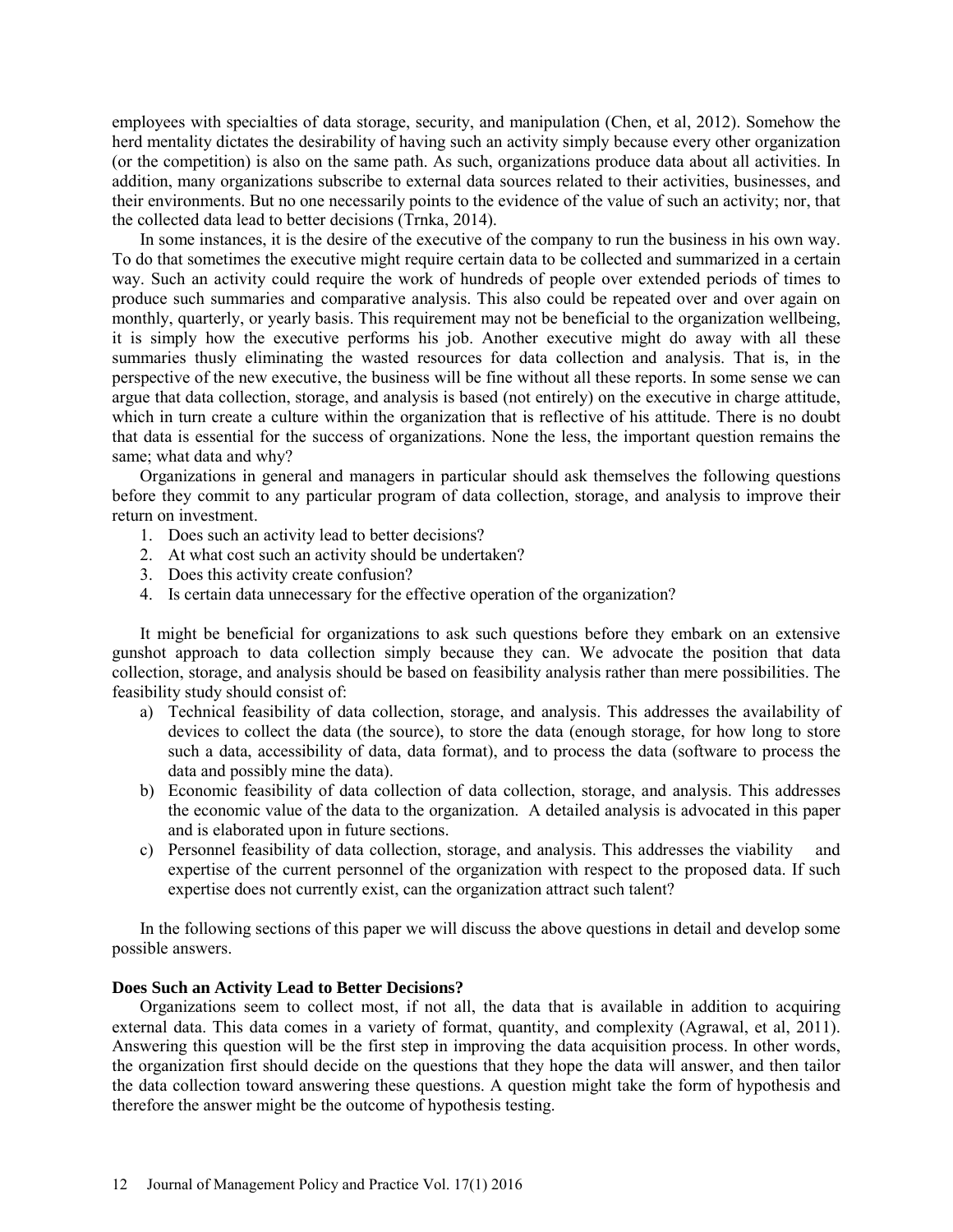These questions may be related to the various functional areas of the organization. In other words, some of the questions may be generated by the marketing activities of the organization. Other questions may be related to the accounting function of the organization. Also some questions may be generated by the financial activities of the organizations. Other questions may rise as a result of the production activities of the organization. Yet others could be the result of current activities of the information technology of the organization.

## *A Strategic Planning Process for Data Acquisition*

One possibility to ascertain that data collection, storage, and analysis could lead to better decision is to process the questions, generated by the various functions of the organization, by a task force (or standing committee) with members who have different specialties and interest from across the organization. This process may be structured like a strategic planning for data collection, storage, and analysis. It filters up and consolidates from the department level of the organization to the executive level of the organization. Such a strategic process for data acquisition takes place yearly during the planning period which could extend for several months.

This process may coincide with the strategic planning process for the organization. Each department (or interest group) generates statements of needs for certain data to be collected, stored, and analyzed. These statements should contain rationale for such requests and should be augmented with value analysis for such endeavor. Value analysis is discussed in the next section of this paper. The rationale for the acquisition of data should explain why such an activity will lead to better decisions for that particular department or interest group. Such explanation should examine the current decision processes, their deficiencies, and how the proposed data acquisition will mitigate these deficiencies and lead to better decisions. In addition, the proposed data acquisition should articulate what data to be collected, the source of such data, the storage form and length of storage of data, how often such data will be collected, how to dispose of data, who has access to such data, and what kind of access is granted.

During the data acquisition strategic planning period the department accumulate all requests in a fashion that is defined by the organization data acquisition task force following its required content and format. This document is then forwarded to the next level prescribed by the data acquisition task force process. During the same planning period the possible elimination of currently existing data acquisition projects are discussed, and when necessary requests to terminate such projects are included in the departmental data acquisition plan for the current planning year. This allows the wider organization to comment, concur, or object to terminating existing data acquisition projects. Since it might be the case that one department is not interested in an existing data program no longer, while another department still see value in such a program for making better decisions.

As the departmental plans move up the organization structure they are compared to other plans and differences and similarities are noted. After all plans are received, the task force will then have the final authority to approve, consolidate, or disapprove any of these plans. This process, when executed properly, should eliminate redundancy or duplication in data acquisition plans. By following this process, the organization will continue to have the widest support for its data acquisition program.

# **At What Cost Such an Activity Should be Undertaken?**

Given that it has been determined that such a data acquisition project is desirable because it leads to better decisions; it is important to figure out at what cost. This cost includes entities such as data collection, data storage and maintenance; and data analysis. There are two major components to each one of these costs. The technical component – cost of hardware and software; and the human costs which pays for some data generation and data analysis. This last component could be the most expensive and that is why it pays to be very cautious in deciding whether to undertake such an activity.

A Total Cost of Ownership (TCO) calculation may be appropriate for computing the cost the organization will incur to adopt a particular data acquisition project. A TCO formulation may be advanced, or required, by the data task force of the organization. This approach will provide consistency in calculating data acquisition cost across all similar projects, and thus lead to meaningful comparative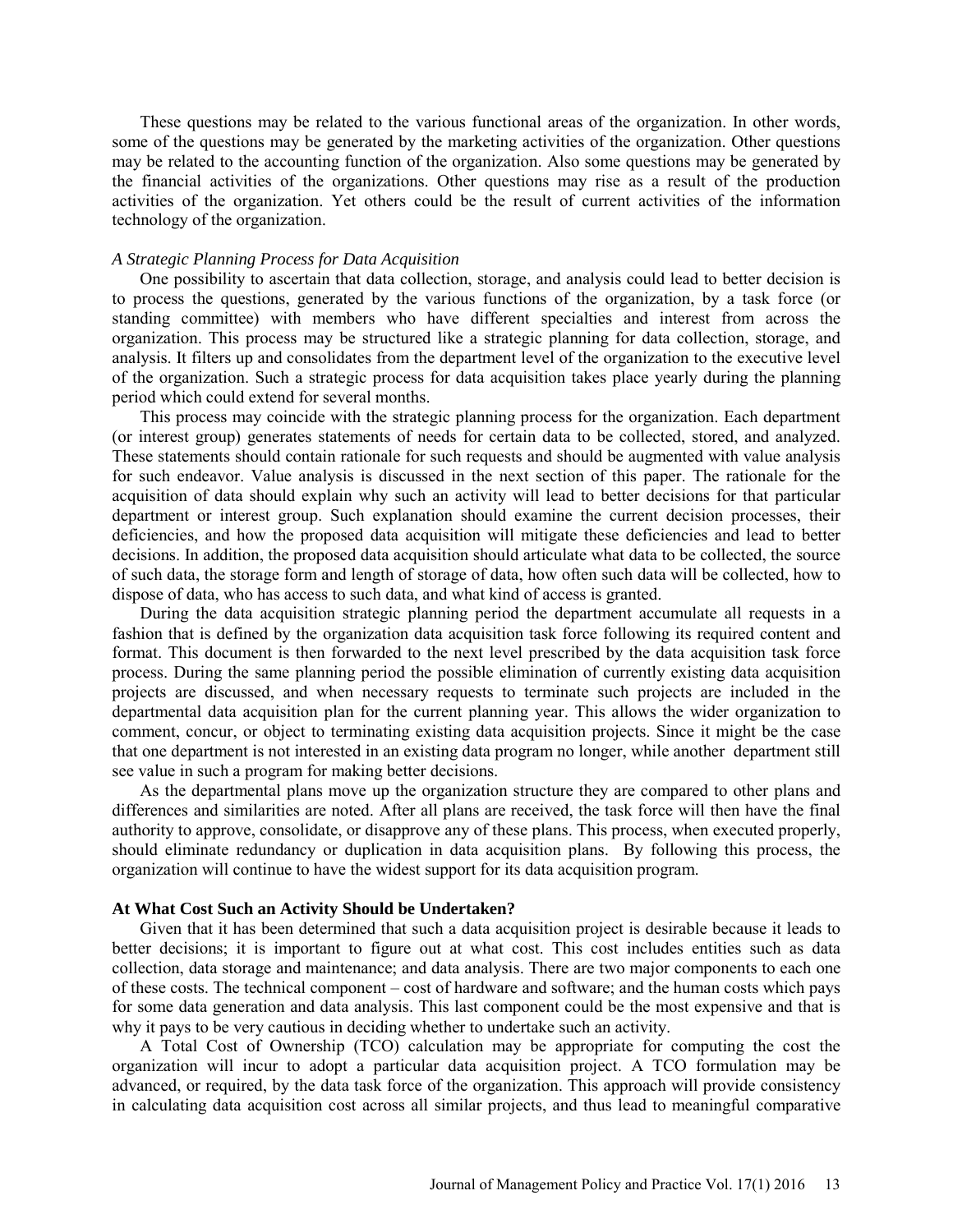analysis, as to what data acquisition project to undertake, when necessary. A sample formula for the TCO is:

$$
TCO = TDC + TDS + TDA
$$
 (1)

Where: TDC is the total cost of Data Collection, TDS is the total cost of Data Storage, and TDA is the total cost of Data Analysis. TDC, TDS, and TDA may be further decomposed into their cost components.

$$
TDC = \sum tdc (i) \qquad \text{for all } i,
$$
 (2)

Where: tdc (i) represents the total cost of collecting say data set i.

$$
TDS = \sum \text{tds (i)} \qquad \text{for all } i,
$$
 (3)

Where: tds (i) represents the total cost of storing say data set i.

$$
TDA = \sum \text{tda} \text{ (i)} \qquad \text{for all } i,
$$
 (4)

Where: tda (i) represents the total cost of data analysis on say data set i.

The total costs in formulas (2), (3), and (4) may further be given in their cost components. These components include the cost of human operator, the cost of the necessary software, the cost of the necessary hardware, and other cost that are related to infrastructure and the like.

The above cost must be balanced with comparable benefits for the organization. The benefits minus the cost will then determine the value of the data acquisition for the organization. The benefits may assume one of two forms. Tangible and intangible benefits. Tangible benefits may be calculated in terms of a dollar value; while intangible benefits may be analyzed separately or assigned a dollar value to complete the cost/benefit analysis. Sometimes the intangible benefits that accrue to the organization is of such a great magnitude that it is the major deciding factor for undertaking a data acquisition project. The following is a formula for calculating the benefits of a data acquisition project.

### $BDA = TBDA + IBDA$  (5)

Where: BDA is the total benefits; TBDA is the tangible benefits; and IBDA is the intangible benefits of data acquisition project respectively. In the case where the organization does not assign a dollar value for IBDA, the term will be dropped out of the formula and the analysis of IBDA is done separately.

A further decomposition of the TBDA and IBDA may be formulated as follows:

$$
BDA = \sum \text{tbda} (i,j) + \sum \text{ibda} (i,j) \qquad \text{for all } i \text{ and all } j,
$$
 (6)

Where: tbda (i,j), ibda (i,j) represent the tangible and intangible benefits of data set i to project j respectively. This formulation allow for the case where a particular data set benefits more than one project within the organization.

#### **Does This Activity Create Confusion?**

Data is usually fragmented and might come in bits and pieces from different sources. Sources such as mobile devices, Internet services like Google and Yahoo, stock markets, weather satellites, and internal accounting and production activities. In addition, the data has different formats from text, to voice, to picture, and video.

It is important that the organization create a story from the collected data so it is appropriate to answering the posed questions rather than creating confusion. To a certain extent, this is the job of the organization's managers since automated data systems (such as enterprise data systems) cannot (on their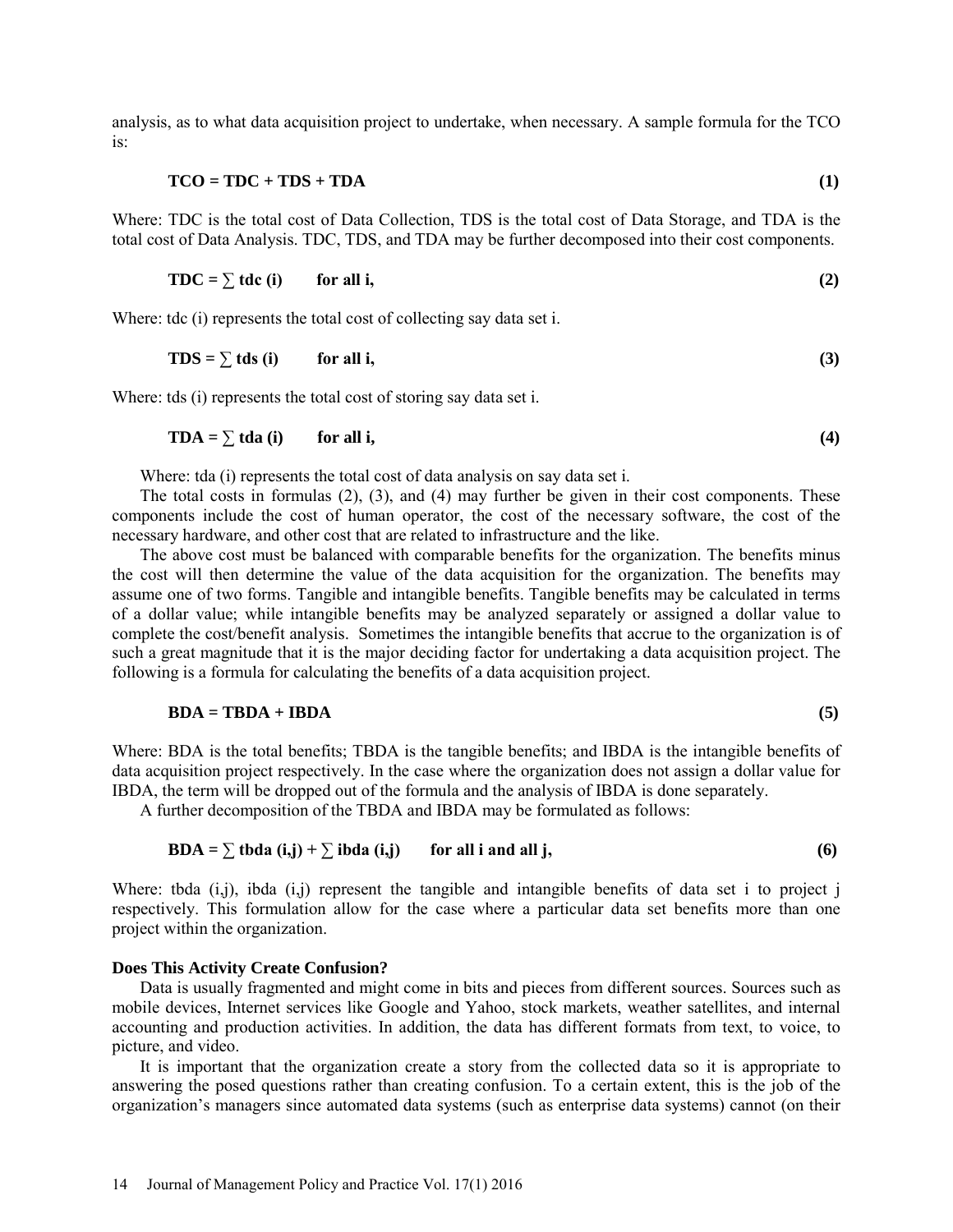own) create a coherent representation of the story of the organization. Managers should strive to ascertain that the new data would contribute to generating a clearer picture, of the organization, than the existing one. Absent this assertion, the new data might be at best useless, or at worst introduce confusion among the decision makers and their understanding of the current status of the organization.

An entity within the organization such as a department, a team in charge of a particular project, or a managerial task force that has interest in data acquisition needs to construct a story around the data. In other words, what does such an entity see the data reflecting on the organization? For example, sales data might tell a story about the velocity of an item, the category of customers, or a relationship between the categories of customers and the configuration of the sold item (say a tablet, smartphone, or even a service contract).

In the following section we will discuss a measure of confusion that new data might introduce in the decision making process. Uncertainty will be used as a measure of confusion and a mathematical model to calculate uncertainty will be introduced.

### *Uncertainty as a Measure of Confusion*

Decision making in organization is fraught with uncertainty particularly when the decisions are of strategic nature and span a long period of time. Decision makers use data to alleviate or decrease uncertainty. Therefore, any data introduced in the decision making process must contribute to decreasing uncertainty for the decision maker rather than contribute to increasing such uncertainty (increasing confusion), or at best be neutral.

Let **u** (i) be the uncertainty associated with decision i under the current state of decision making and the data associated with the decision. Let us also assume that introducing new data (with appropriate analysis) will change this uncertainty by a certain percentage **x** (i). Therefore, the uncertainty of a decision after the new data is incorporated in the decision making process is given by the following equation:

$$
U(i) = u(i) + x(i) * u(i) = u(i) * [1 + x(i)] \text{ for all } i,
$$
 (7)

**x (i)** may assume negative, positive, or zero values. If **x (i) < 0,** then the new data contribute to better decisions by decreasing the uncertainty associated with the decision. In this case the organization benefits from the added data because it enhances the certainty of the decision. However, if **x (i) > 0**, then the new data adds to the uncertainty of the decision. In other words, the new data may add confusion rather than further illuminate the decision. In this case, the organization is better off not spending any resources or efforts collecting and analyzing the new data. In the case that  $\mathbf{x}$  (i) = 0, then augmenting the new data with the existing data does not contribute to better decision, and simply it should be ignored. In summary for **x**   $(i) \geq 0$ , the decision maker should forgo the proposed new data and save the resources of the organization.

Since it is possible (may be even probable) that certain data could be used in multiple decisions, it is therefore appropriate to sum equation **(7)** over all i. The result, given by equation **(8)**, represents the total uncertainty of all decisions after new data is introduced in the decision making process of the organization.

$$
U = \sum U(i) \quad \text{for all } i,
$$
 (8)

The total uncertainty **U** may be examined (compared to a certain threshold) to determine if such a data collection, storage, and analysis is beneficial to the organization. In the case where **U** is determined to be very high (a high level of confusion), then the data is more confusing than helping the decision maker and a different data should be sought.

Measuring the uncertainty (confusion) of data with respect to decision making is an added tool to determine if collecting, storing, and analyzing data sheds better light on the decision making process; or to the contrary it adds to the confusion of such a process. Quantifying the confusion that data collection, storage, and analysis might add to the decision process gives the decision maker the opportunity to decide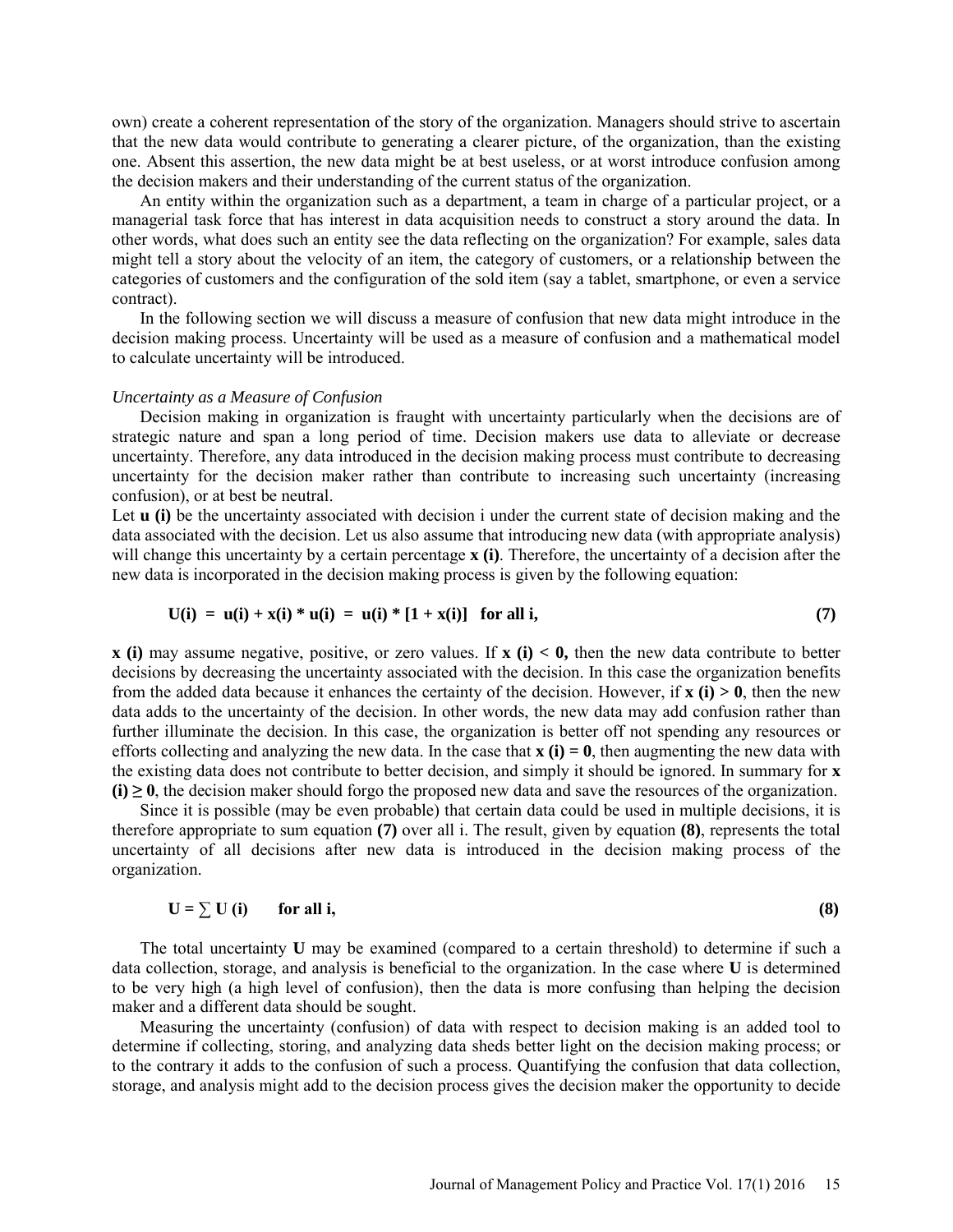if it is at all valuable or necessary before undertaking such an activity. It is not always the case that more data is better.

## **Is Certain Data Unnecessary for the Effective Operation of the Organization?**

Collected data is historic by its nature. It is important for the organization to determine if the data mainly looks back, or it is helpful for predicting the future. Some historic data is essential for forecasting the future such as Time Series Analysis. However, not all historic data can provide basis for predicting a direction for the organization. The organization needs to determine what data is essential for the effective operation of the organization, and what data is simply historic and has no predictive value. If the process that generate the data is none recurring, then probably the data will have no value for the future operation of the organization and should be tagged as such so it does cause any confusion within the organization. Data (both qualitative and quantitative) that is predictive of the future is helpful for the effective operations of the organization. How much qualitative vs. quantitative data to be collected is highly dependent on the type of questions the organization need to be answered. For the purpose of the effective operation of the organization, data may be considered as "Backward Looking Data", or "Forward Looking Data".

# *Backward Looking Data*

Most of the data collected by an organization is of historic nature. Production and operation data, sales data, accounting data, financial data, and inventory data are some examples. This historic data provide the organization with snapshots of the past which will help in adjusting the operations within the organization to enhance its performance, correct mistakes, and even enlarge certain departments while discontinuing others. This data has one or more of the following objectives among others.

- Data that are required by law to be maintained for a specific period of time. Such as, tax withholding data, data that is covered by current litigation, and email messages.
- Data that is necessary for the daily operation of the organization. Such as, quality control data, back order data, payroll data, and sales data.

None the less, some of this data may also be used to discover trends with respect to products, sales, and services. In this sense it may be considered forward looking data and used, as described in the following section, in telling a story about the organization and formulating questions about the direction the organization might assume in the future.

## *Forward Looking Data*

Forward looking data provides the organization with a possible view of the future. This data might highlight a particular trend, a new market, a new product, a new pricing policy, or even an opportunity for changing the total direction of the organization to steer a new course. All of these decisions are strategic in nature and tremendously important for the wellbeing, even the survival, of the organization. As such, collecting, storing, and analyzing data is justified, as long as, it is the appropriate data. If it happens that the data is the wrong data, the result will be confusion at worst, or missing an opportunity at best. So in this case, the return on investment to the organization is none existent to disastrous. That is why an organization must collect, store, and analyze the correct data at all times. From all available data, the organization must select what is plausible for assisting in making the correct decisions. Making the correct decisions depends on asking the correct questions, collecting the necessary data, and using the appropriate tools for analyzing the data to help answer these questions. Asking the correct questions should be based on the ability of the organization's management to tell a story about the current state of the organization and where they see the future for the organization. .Most of the times, the organization might find that the future is merely an extension of the present, rather than a total reinvention of the organization. For this reason, an organization needs to tell a story using its current internal data and augment it with external data and pose questions which are then translated into hypothesis. These hypothesis will determine if the current data is sufficient for testing the hypothesis, or more data need to